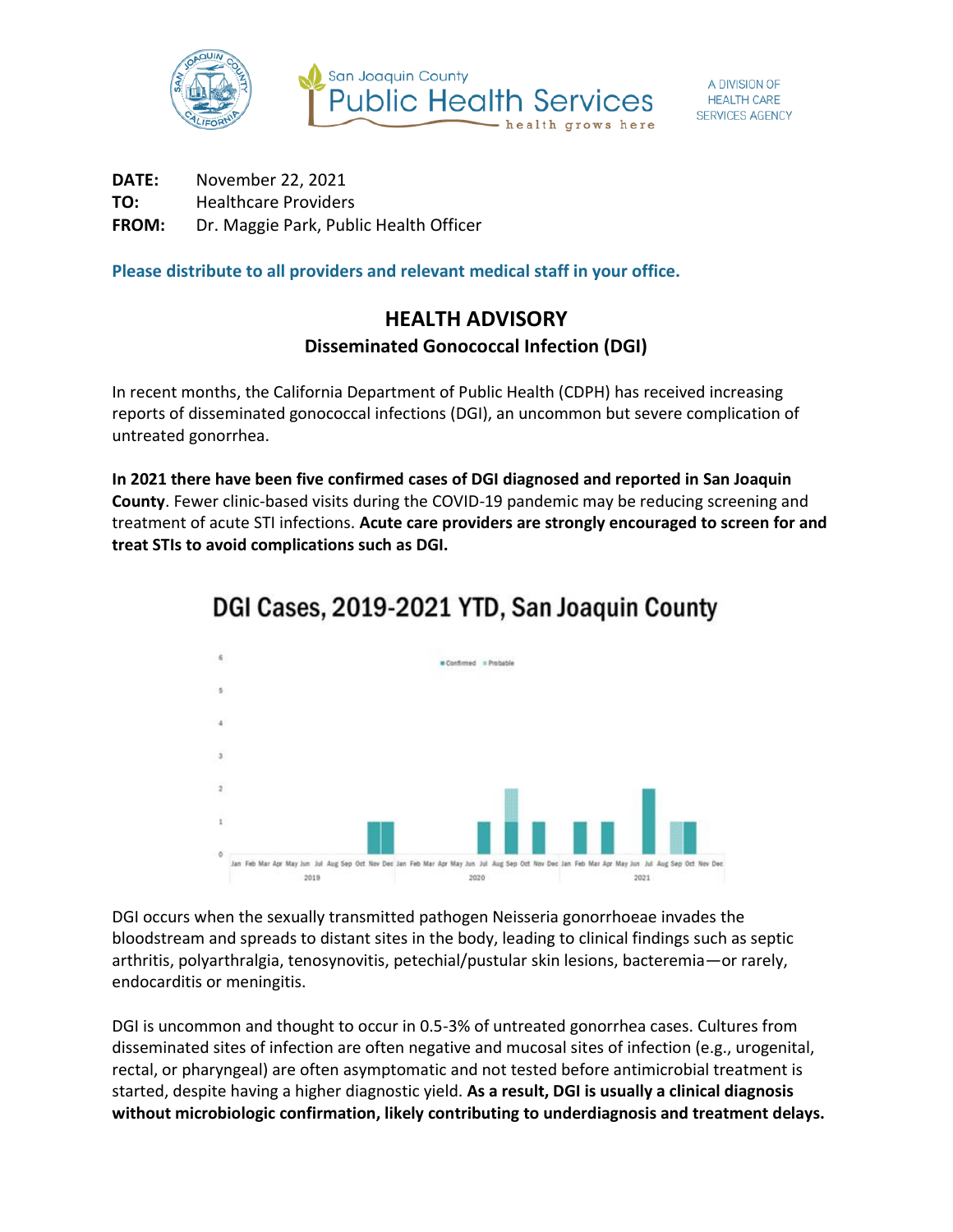

San Joaquin County **Public Health Services** health grows here

## **ACTIONS REQUESTED OF CLINICIANS**

- **Continue to screen, test, and treat for STDs per the CDC STD Treatment Guidelines for Gonococcal Infections:** [www.cdph.ca.gov/Programs/CID/DCDC/Pages/Gonorrhea.aspx](http://www.cdph.ca.gov/Programs/CID/DCDC/Pages/Gonorrhea.aspx) *\*Guidelines also available as mobile app*
	- $\circ$  When facility and in-person clinical services are limited, follow guidance from the Colleague Letter: STD Care and Prevention Guidance During Disruption of Clinical Services Due to COVID-19 Pandemic (April 2020): [www.cdc.gov/std/dstdp/DCL-STDTreatment-COVID19-04062020.pdf](http://www.cdc.gov/std/dstdp/DCL-STDTreatment-COVID19-04062020.pdf)
- **If there is clinical suspicion for DGI, collect and process:**
	- $\circ$  NAAT and culture specimens from urogenital and extragenital e.g., pharyngeal and rectal mucosal site(s), as applicable
	- $\circ$  Culture specimens—for antimicrobial susceptibility—from disseminated sites of infection e.g., skin, synovial fluid, blood, or cerebrospinal fluid.
	- $\circ$  All gonorrhea isolates in DGI cases should be tested for antimicrobial susceptibility, which requires culture.
- **Obtain a behavioral risk assessment, including a nonjudgmental sexual history.**  This allows you to provide STD/HIV prevention counseling and to treat patients and their sex partners, to stop disease transmission.
	- o Use the CDC Guidance for Obtaining Sexual History: [www.cdc.gov/std/treatment/resources.htm](http://www.cdc.gov/std/treatment/resources.htm)
	- $\circ$  Ask patients to refer sex partners from the past 60 days for evaluation, testing, and possible treatment for gonorrhea.
	- o Let patients know a representative from San Joaquin County Public Health Services (PHS) will contact them for an interview.
- **Hospitalization and consultation with an infectious disease specialist are recommended for initial therapy.** Clinical consultation for DGI management is available to providers through the STD Clinical Consultation Network: [www.stdccn.org/render/Public](http://www.stdccn.org/render/Public)
	- $\circ$  The CDC is working with PHS to receive all clinical isolates from DGI cases for additional testing.
- **Report all laboratory-confirmed and clinically suspected cases of DGI to PHS within one working day** of identification.
	- o Use the Confidential Morbidity Report (CMR) found at [www.sjcphs.org/disease/documents/cdph110a.pdf?2](http://www.sjcphs.org/disease/documents/cdph110a.pdf?2) or
	- o Fax completed CMR to (209) 468-3495.

## **Additional Resources**

Dear Colleague Letter: STD Care and Prevention Guidance During Disruption of Clinical Services Due to COVID-19 Pandemic (April 2020): [www.cdc.gov/std/dstdp/DCL-STDTreatment-COVID19-](http://www.cdc.gov/std/dstdp/DCL-STDTreatment-COVID19-04062020.pdf) [04062020.pdf](http://www.cdc.gov/std/dstdp/DCL-STDTreatment-COVID19-04062020.pdf)